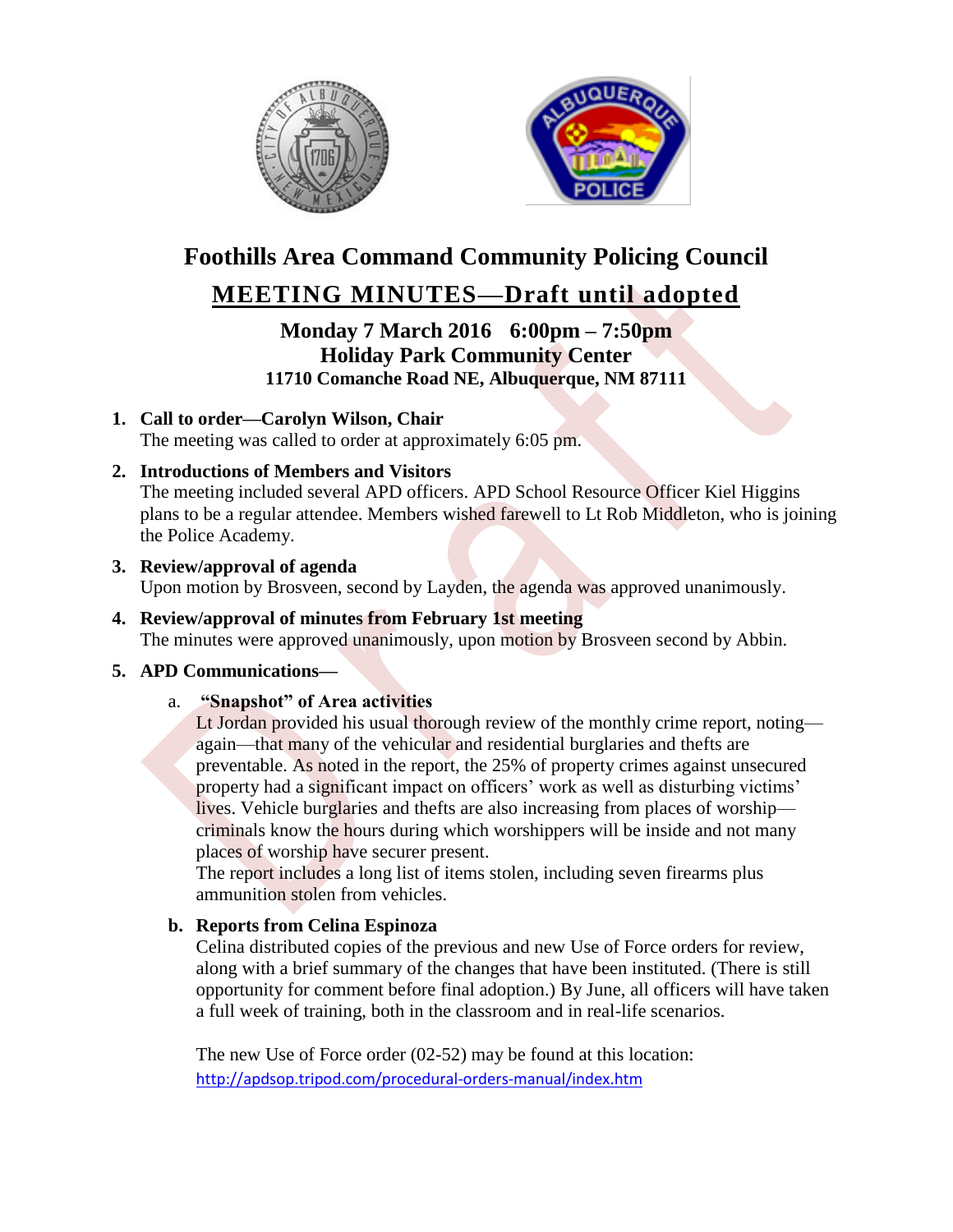Also, the Department is seeking to increase the number of Public Safety Aides (including part-time), to relieve line officers of some of their duties and to serve as a recruiting tool.

School Resource Officer Kiel Higgins gave a brief description of his duties. While he is a regular part of APD, he works with several APS schools. He noted that his rapport with students is very helpful in that they volunteer information to him to help solve or prevent criminal activity.

#### **6. Recommendations**

Recommendation 9.9 [attached] was approved unanimously, upon motion by Layden and second by Brosveen. It will be forwarded to the Chief.

#### *7.* **Pulse of the Neighborhoods—reports from CPC members**

A member reported that some of his elderly female neighbors were concerned about crimes against persons and especially home invasions. Lt. Jordan did say that they are rare. There ensued some discussion as to whether crimes against persons should be regularly reported, to give people factual information. Lt Jordan indicated that crimes against persons would be added to the monthly snapshot.

Daily property crime reports are available on the Foothills web site http://www.foothillsareacommand.com/category/watch-notes/

Another topic of discussion was mail theft. An area resident said that unpredictable mail delivery times make it more difficult to ensure that mail is received.

#### **8. Other business**

#### a. **Annual report due**

Doug Brosveen volunteered to review minutes over the past year and put together the brief summary that is required, He will circulate this for review by members of the Council.

#### **9. Set draft agenda items for next meeting**

#### **10. Adjournment**

The meeting was adjourned at approximately 7:40pm, upon motion by Abbin, seconded by Brosveen.

#### **Next meeting: Monday 4 April 2016 6-7:50 pm Holiday Park Community Center**

Comments or questions:

| Carolyn Wilson, CPC Chair     | $(505)$ 710-6074 carowilson23@msn.com |
|-------------------------------|---------------------------------------|
| Doug Brosveen, CPC Vice-Chair | $(505)$ 263-1022 dbrosveen@msn.com    |
| Philip Crump, CPC Facilitator | $(505)$ 989-8558 philip@pcmediate.com |

#### **ATTENDEES**

CPC Members: Joseph Abbin Douglas Brosveen, Vice-Chair Dianne Layden

 Sabrina Slauson, Youth Representative Ryan Trujillo (absent) Carolyn Wilson, Chair Philip Crump, Facilitator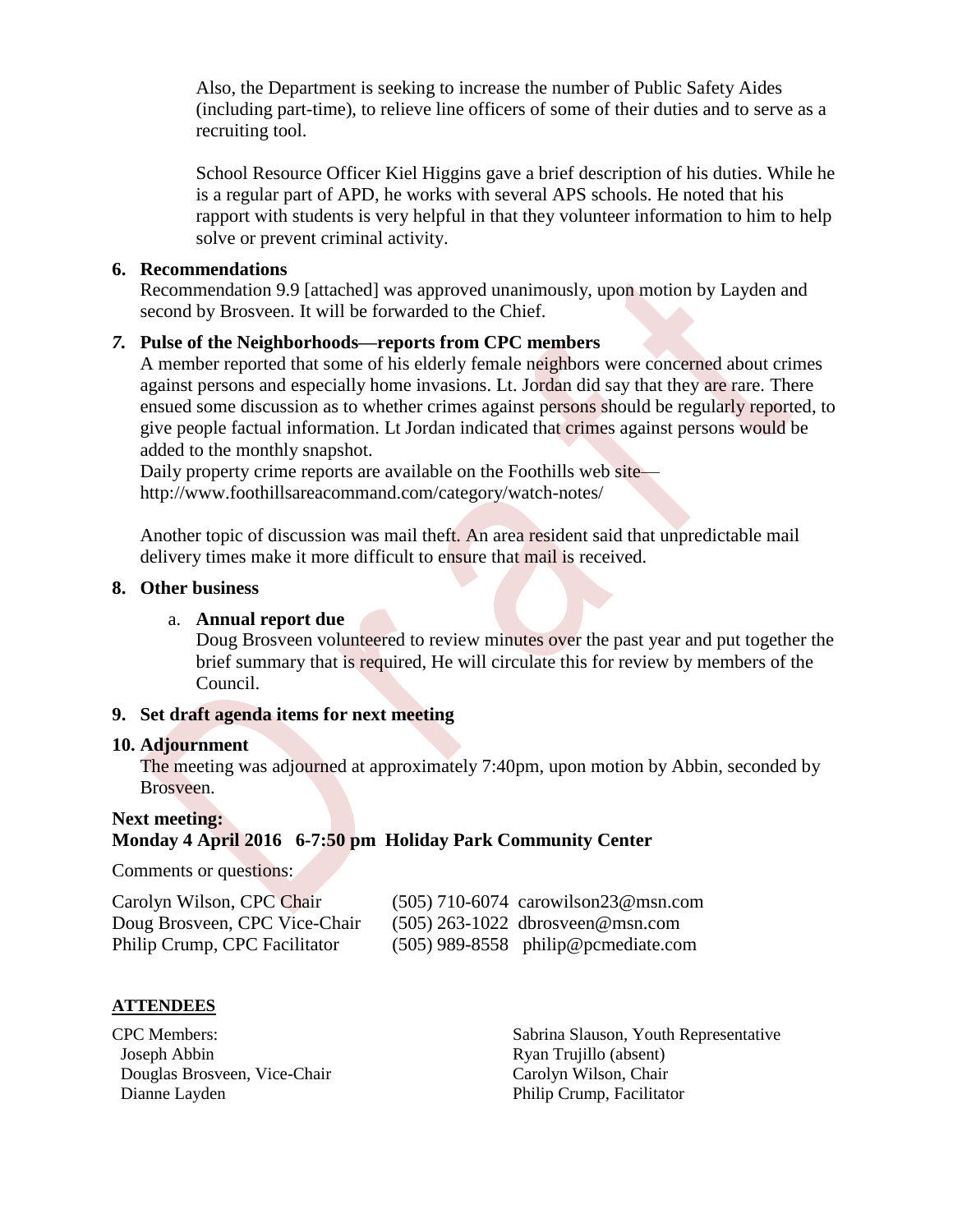APD FAC representatives: Lt Eric Jordan Celina Espinoza APD: Kiel Higgins Visitors and Neighborhood representatives: Anne Hickman Supper Rock NA Judith Minks<br>
Marilyn Brown<br>
Eastridge Area Marilyn Brown Leslie Dannels<br>Penny & Gary Hoe NE CPC, Osuna Park Linda Andreoli Kevin Linker

 Lt Mark Velarde Plc Cacy Shultz Sgt Adam Anaya Sgt Michael Brodbeck

SUBMITTED: READ AND APPROVED:

Philip Crump, Facilitator Carolyn Wilson, Chair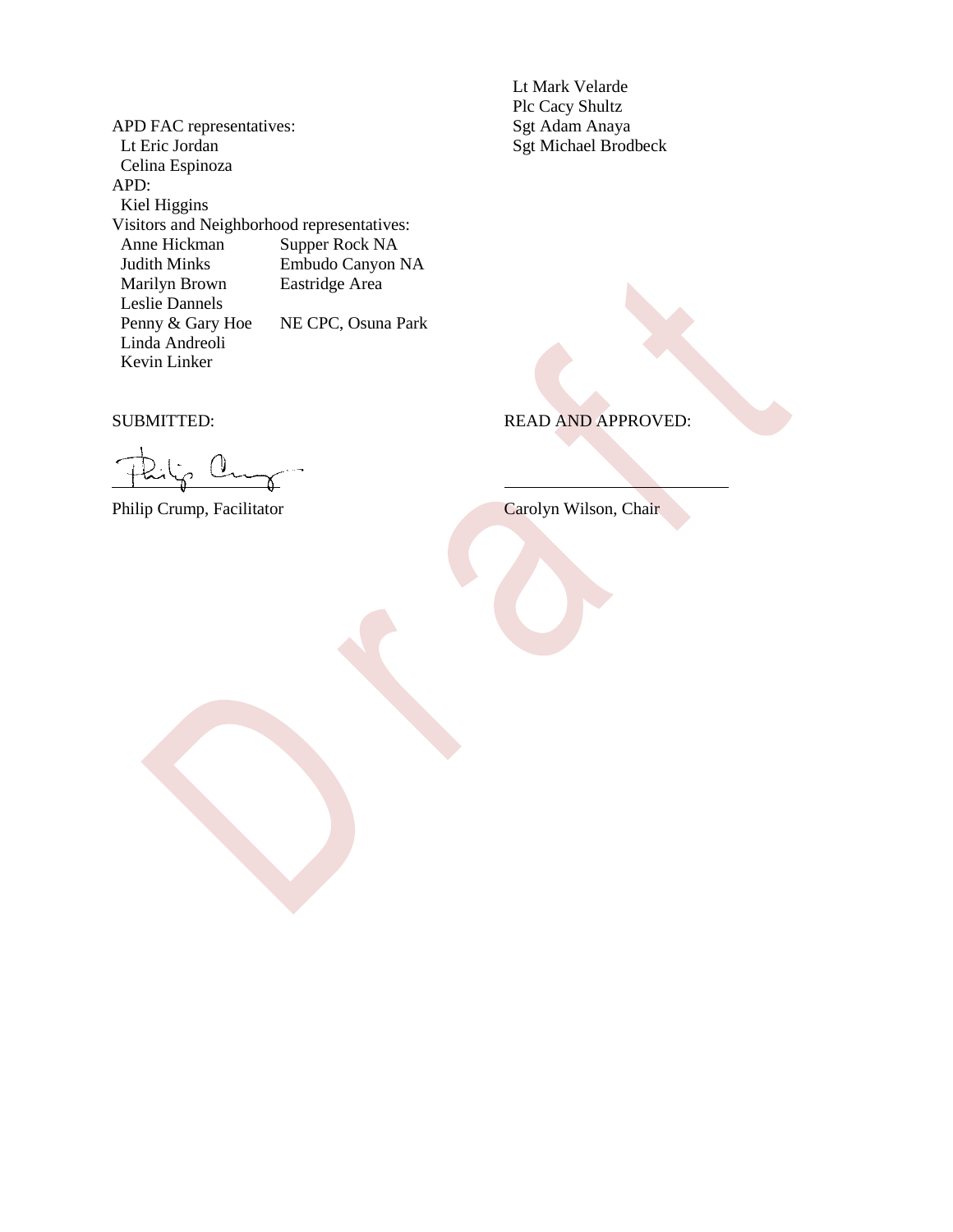# **RECOMMENDATION 9.9**

#### **RATIONALE:**

Changes in the mental health community nationwide—and in Albuquerque --have made crisis response to these calls, by default, a law enforcement responsibility. An Albuquerque Journal article (3/20/15) stated that, "At least half the people shot and killed by police each year in the U.S. have mental health disorders". This places officers in a tenuous position-- even with the best of training-- and exposes them to legal and career ruining actions and their city to high legal costs.

The development of the Crisis Intervention Teams by APD is an excellent example of efforts to increase officer capability in this area. However, APD officers require multiple areas of specialized training and knowledge—now including mental health training. Lieutenant Glenn St. Onge of APD's Crisis Intervention Team attended this CPC's meeting and discussed some of the programs other cities have developed that provide assistance to the mentally ill involved in crisis situations. Huston, Tucson and Portland are examples of cities with mental health professionals working with local law enforcement to help solve mental health crisis issues on scene or at a central location. This would benefit individuals in mental crisis by providing professional assistance and help avoid situations where officers could be charged for their efforts taken to resolve it.

Numerous Mental Health resources are available in Bernalillo County but their capabilities are fragmented and lack focus. Bernalillo County Commissioner Wayne Johnson spoke at another CPC meeting and addressed future plans to coordinate and develop area assets to identify mental health resources and expand them where necessary. Commissioner Johnson and others are considering the model developed in Tucson for a Regional Behavioral Health Authority (RBHA) to oversee a comprehensive program that encompasses not only Bernalillo County but also Sandoval, Torrance and Valencia. Such a coordinated effort can address effective use of resources to stabilize and serve those in need, without undue duplication of effort or gaps in care. The RBHA would funnel money and other resources, but not provide services. Additional funding is available through ACA ("Obamacare") and Medicaid. The planning